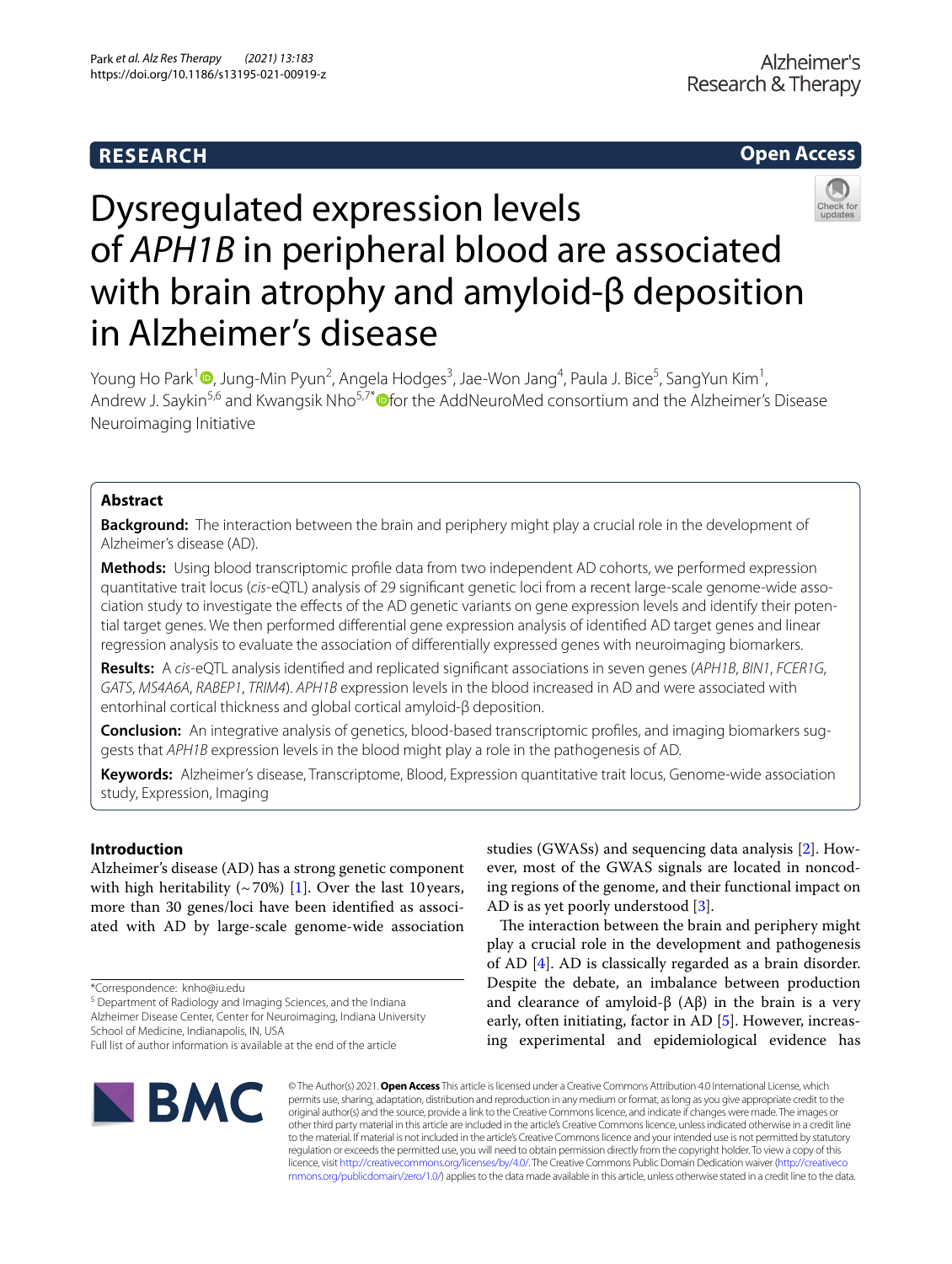suggested that manifestations of AD extend beyond the brain [\[4](#page-8-3)]. For example,  $\text{A}\beta$  is produced not only in brain cells but also in peripheral organs and tissues including the liver, muscles, and various blood and endothelial cells [[6\]](#page-8-5). Furthermore, the CNS and peripheral pools of  $A\beta$ can interact; some Aβ peptides in the CNS are cleared by phagocytosis or proteolytic degradation, whereas oth-ers are released into the blood [[4\]](#page-8-3). Some  $\mathbf{A}\mathbf{\beta}$  peptides in the blood are phagocytosed by peripheral immune cells; some are degraded by Aβ-degrading enzymes, and some are transported by carriers to peripheral organs or tissues where they are degraded or excreted [\[4](#page-8-3)]. Considering there is a close interaction of Aβ metabolism between the brain and the periphery and trait-associated single nucleotide polymorphisms (SNPs) are likely to be expression quantitative trait loci (*cis*-eQTL) [[7\]](#page-8-6), the integrative analysis of genetics, blood-based transcriptomic profles, and neuroimaging AD biomarkers could provide an opportunity for assessing the complex interplay between the brain and the periphery in the pathogenesis of AD [[8\]](#page-8-7).

In this study, we performed a *cis*-eQTL analysis of signifcant AD-associated SNPs from a recent AD GWAS meta-analysis [[3\]](#page-8-2) to investigate the efects of the AD SNPs on blood gene expression levels and identify their potential target genes using blood transcriptomic profle data from two independent AD cohorts. We then performed gene-set enrichment and diferential gene expression analyses of identifed target genes and evaluated associations of diferentially expressed genes with neuroimaging biomarkers for AD and plasma protein levels.

## **Methods**

## **Participants**

Individuals used in the study were non-Hispanic Caucasian participants (AD, mild cognitive impairment (MCI), and cognitively normal older adults (CN)) from the Alzheimer's Disease Neuroimaging Initiative (ADNI) and AddNeuroMed cohorts as discovery and replication samples, respectively. The ADNI was launched in 2003 as a public-private partnership, led by Principal Investigator Dr. Michael W. Weiner  $[9]$  $[9]$ . The primary goal of ADNI has been to test whether serial MRI, PET, other biological markers, and clinical and neuropsychological assessment can be combined to accurately capture the progression of MCI and early AD. The AddNeuroMed is a cross-European, public/private consortium developed for AD biomarker discovery  $[10]$  $[10]$  $[10]$ . The ADNI participants were recruited in North America, whereas the AddNeuroMed participants were recruited in Europe. In both cohorts, participants were categorized into three diagnostic groups (CN, MCI, AD). AD was diagnosed clinically according to the NINCDS/ADRDA criteria for probable AD in ADNI and AddNeuroMed [[11](#page-8-10)]. MCI was diagnosed when there was objective memory impairment but without meeting the criteria for dementia [\[9](#page-8-8), [10\]](#page-8-9). Written informed consent was obtained at the time of enrollment and included permission for analysis and data sharing. The protocol and informed consent forms were approved by the Institutional Review Board at each participating site.

### **Genotyping and imputation**

Genome-wide genotyping was performed using Illumina GWAS array platforms (Illumina Human610-Quad BeadChip, Illumina HumanOmni Express BeadChip, and Illumina HumanOmni 2.5M BeadChip) [[12,](#page-8-11) [13](#page-8-12)]. *APOE* genotyping was separately conducted [\[12\]](#page-8-11). Using PLINK 1.9 ([www.cog-genomics.org/plink2/](http://www.cog-genomics.org/plink2/)) [[14\]](#page-8-13), we then performed standard quality control (QC) procedures for samples and SNPs as described previously [\[15](#page-8-14)]: (1) for SNP, SNP call rate<95%, Hardy-Weinberg *P*-value  $<$  1  $\times$  10<sup>-6</sup>, and minor allele frequency (MAF) < 1%; (2) for sample, sex inconsistencies, and sample call rate<95%. In order to prevent spurious associations due to population stratifcation, we used multidimensional scaling analysis to select only non-Hispanic participants of European ancestry that clustered with HapMap CEU (Utah residents with Northern and Western European ancestry from the CEPH collection) or TSI (Toscani in Italia) populations [\[16](#page-8-15), [17](#page-8-16)]. After QC procedures (Supplementary Fig. [1\)](#page-7-0), because these cohorts used diferent genotyping platforms, we imputed un-genotyped SNPs separately in each platform using MaCH with the Haplotype Reference Consortium data as a reference panel [[18,](#page-8-17) [19](#page-8-18)].

#### **Blood‑based RNA expression microarray profling**

The PAXgene Blood RNA Kit (Qiagen Inc., Valencia, CA, USA) was used to purify total RNA from the whole blood [[12,](#page-8-11) [20](#page-8-19)]. The Affymetrix Human Genome U219 Array (Afymetrix, Santa Clara, CA, USA) and the Illumina Human HT-12 v3 Expression BeadChips (Illumina Inc., San Diego, CA, USA) were used in ADNI and AddNeuroMed, respectively, for expression profling. All probe sets were mapped to the human genome reference sequence (hg19). Raw expression values were preprocessed with the robust multi-chip average normalization method in ADNI [[21\]](#page-8-20) and the robust spline normalization method in AddNeuroMed [\[22](#page-8-21)]. We investigated discrepancies between the reported sex and sex determined from sex-specifc gene expression data, including *XIST* and *USP9Y*. We also checked whether SNP genotypes were matched with genotypes predicted from gene expression data [[23\]](#page-8-22). After QC (Supplementary Fig. [2](#page-7-0)), the RNA expression profles, which contained 21,150 probes in ADNI and 5141 probes in AddNeuroMed, were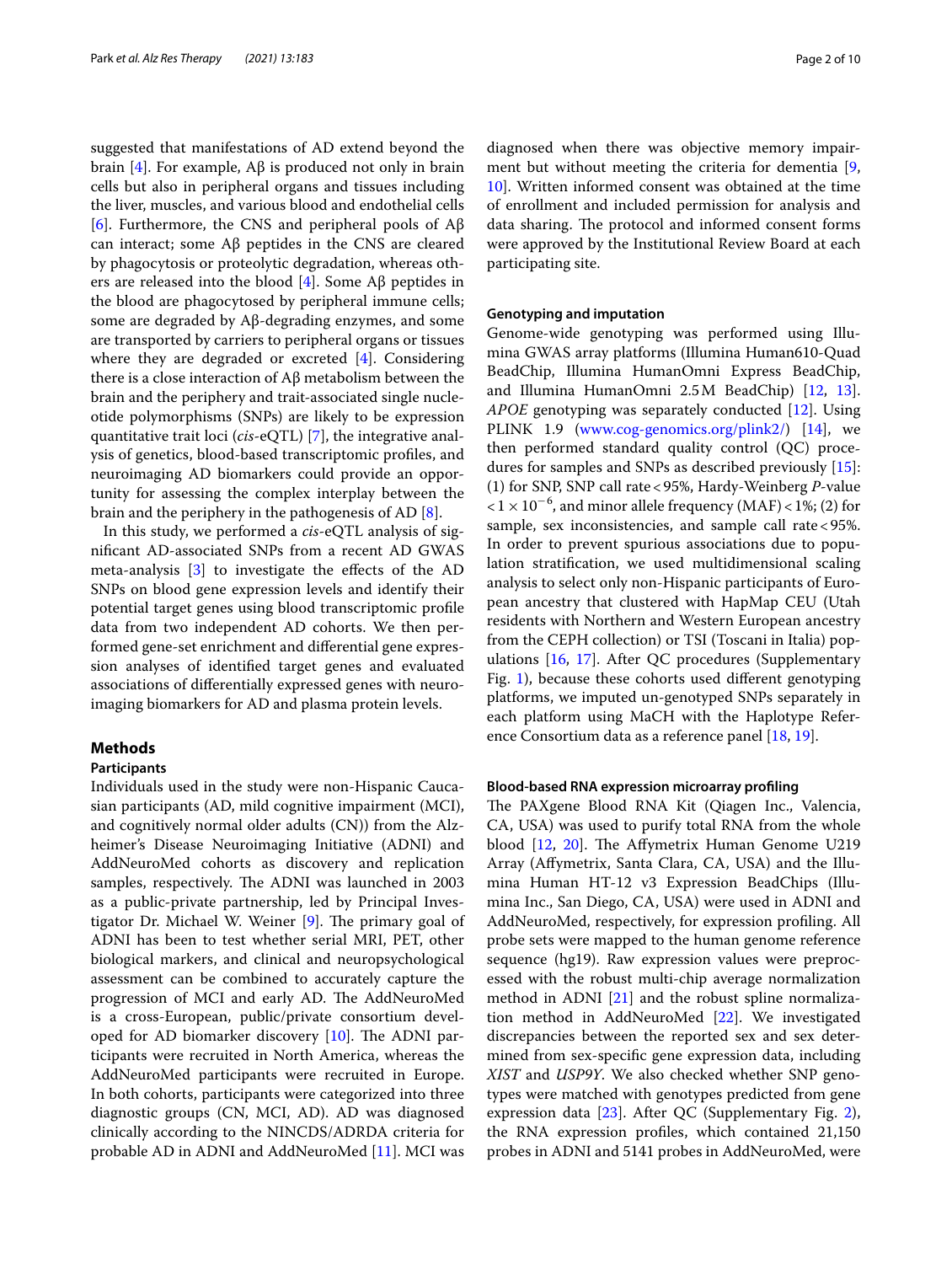pre-adjusted with batch efects and RNA integrity number values using linear regression analysis.

## **Identifcation of target genes of GWAS SNPs from eQTL analysis**

As AD-associated SNPs, we used 29 independent SNPs from 29 distinct loci that showed genome-wide signifcant associations  $(P < 5 \times 10^{-8})$  in a recent AD GWAS meta-analysis  $[3]$  $[3]$ . Then, we selected genes that were located within  $\pm 1$  M bp of 29 genome-wide significant SNPs and performed a *cis*-eQTL analysis using imputed GWAS and blood gene expression data to identify target genes as signifcantly associated with 29 genome-wide signifcant SNPs (false discovery rate (FDR)-corrected *P*<0.05) [\[24\]](#page-8-23) in ADNI and AddNeuroMed as discovery and replication samples, respectively.

## **Pathway‑based enrichment and diferential gene expression analyses**

We performed gene-set enrichment analysis to identify the biological pathways of AD-relevant target genes that were identifed in ADNI and replicated in AddNeuroMed using three categories (biological process, molecular function, and cellular component) of the Gene Ontology (GO) resource [\[25](#page-8-24), [26](#page-8-25)] and Enrichr [\(https://maayanlab.](https://maayanlab.cloud/Enrichr/) [cloud/Enrichr/\)](https://maayanlab.cloud/Enrichr/) [[27\]](#page-8-26). We selected signifcantly enriched terms (FDR-corrected *P*<0.05) that have at least 2 genes. We then performed an analysis of covariance (ANCOVA) and made violin plots to investigate which genes were diferentially expressed between AD, MCI, and CN (FDRcorrected *P*<0.05) and examined whether the ADNI fndings were replicated in AddNeuroMed. We used age and sex as covariates.

## **Assessment of the causal efect of diferentially expressed genes on AD**

We performed GWAS summary data-based Mendelian randomization (SMR) analysis  $[28]$  $[28]$  to assess the causal efect of diferentially expressed genes on AD using eQTLGen data for peripheral blood [[29\]](#page-8-28) and a recent large-scale GWAS summary data for AD [\[3](#page-8-2)]. We also performed a HEIDI (heterogeneity in dependent instruments) test to distinguish pleiotropy from linkage [[28\]](#page-8-27).

## **Association of diferentially expressed genes with neuroimaging AD biomarkers and plasma‑based protein levels**

Hippocampal volume and entorhinal cortical thickness were measured as MRI biomarkers from T1-weighted brain MRI scans using FreeSurfer version 5.1 [\(surfer.nmr.](http://surfer.nmr.mgh.harvard.edu) [mgh.harvard.edu\)](http://surfer.nmr.mgh.harvard.edu) in both cohorts [[30\]](#page-8-29). We performed a linear regression analysis to evaluate whether expression levels of diferentially expressed genes were associated with hippocampal volume and entorhinal cortical thickness in ADNI (FDR-corrected *P*<0.05) and to examine whether the ADNI fndings were replicated in AddNeuroMed. We used age, sex, intracranial volumes, and MRI feld strength as covariates. We also used a linear mixed model to jointly analyze the pooled individual imaging data from the ADNI and AddNeuroMed cohorts. Furthermore, global cortical amyloid deposition, as mean standardized uptake values, was measured as an amyloid PET biomarker using preprocessed (coregistered, averaged, standardized image and voxel size, uniform resolution) [ 18F] forbetapir PET scans with a whole cerebellum reference region in ADNI [[31](#page-8-30)]. We performed linear regression analysis to evaluate whether expression levels of the diferentially expressed genes were associated with brain amyloid deposition (FDR-corrected *P*<0.05). We used age and sex as covariates. Amyloid biomarkers were not available in AddNeuroMed.

As plasma-based protein levels, 1001 proteins were measured using SOMAscan (SomaLogic, Inc., Boulder, CO, USA) Multiplexed Proteomic technology in the AddNeuroMed cohort [[32](#page-8-31)]. We performed linear regression analysis to evaluate whether expression levels of diferentially expressed genes were associated with plasma protein levels. We then performed ANCOVA to investigate which plasma proteins were diferentially expressed between AD, MCI, and CN with age and sex as covariates.

## **Association of diferentially expressed genes with progression of MCI to AD dementia**

We assessed the hazard ratio of expression levels of differentially expressed genes using Cox regression analysis with the follow-up time as a time variable and progression of MCI to AD dementia during follow-up period up to 5years as a status variable. Covariates included age and sex.

In this study, we used R version 3.6.3 ([R-project.org](http://r-project.org)) for analysis unless otherwise specifed. All statistical tests are two-sided unless otherwise specifed.

## **Results**

A total of 1335 participants were included from two independent cohorts (661 from the ADNI and 674 from AddNeuroMed) in this study (Table [1](#page-3-0)). Using imputed GWAS and blood-based RNA gene expression data, we discovered that 29 genome-wide signifcant SNPs were eQTLs of 30 genes (*ADAMTS4*, *AIF1*, *APH1B*, *ARF4*, *AURKA*, *BIN1*, *CD55*, *CHRNE*, *CNN2*, *CSTF1*, *EPHA1*, *FAM63B*, *FCER1G*, *GATS*, *HLA-DRB1*, *MS4A4A*, *MS4A6A*, *MYBBP1A*, *NDUFS2*, *NUP88*, *PVRIG*, *RABEP1*, *SCIMP*, *SLC24A4*, *TAF6*, *TAP2*, *TRIM4*, *ZCWPW1*, *ZKSCAN1*, *ZNF668*;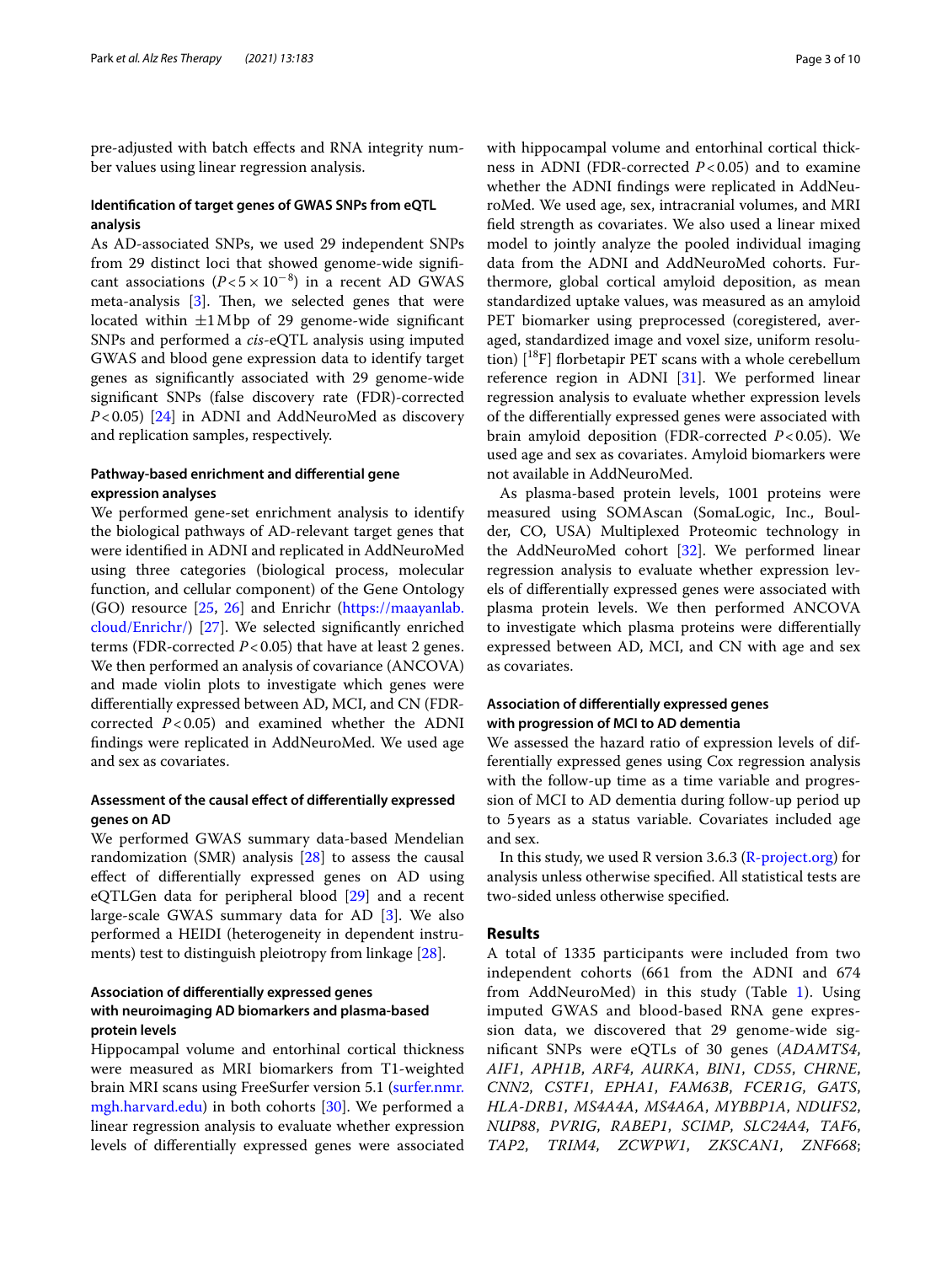| Cohort                | <b>Diagnosis</b> | N   | Female (%) | Age at blood sample<br>collection, mean (SD) | RIN, mean (SD) |
|-----------------------|------------------|-----|------------|----------------------------------------------|----------------|
| $ADNI (N = 661)$      | <b>CN</b>        | 213 | 107 (50%)  | 76.4 (6.4)                                   | 6.91(0.51)     |
|                       | <b>MCI</b>       | 345 | 144 (42%)  | 73.2 (7.9)                                   | 6.98(0.55)     |
|                       | <b>AD</b>        | 103 | 38 (37%)   | 77.6(7.8)                                    | 6.98(0.64)     |
| AddNeuroMed $(N=674)$ | CN               | 243 | 147 (60%)  | 74.2(6.6)                                    | 8.96(0.73)     |
|                       | <b>MCI</b>       | 208 | 120 (58%)  | 75.5(6.5)                                    | 8.50(0.59)     |
|                       | <b>AD</b>        | 223 | 146 (65%)  | 76.8(6.8)                                    | 8.43(0.64)     |

<span id="page-3-0"></span>

The table was modifed from a previous study [[51\]](#page-9-0)

*Abbreviations*: *AD* Alzheimer's disease; *CN* cognitively normal older adults; *MCI* mild cognitive impairment; *RIN* RNA integrity number; *SD* standard deviation

Supplementary Table [1](#page-7-1)) in ADNI and 15 genes (*APH1B*, *BIN1*, *CLPTM1*, *FCER1G*, *GATS*, *HLA-DQA1*, *HLA-DRA*, *HSPA6*, *ITGAX*, *MS4A6A*, *PILRB*, *RABEP1*, *RXRB*, *SNRPD2*, *TRIM4*; Supplementary Table [2\)](#page-7-1) in AddNeuoMed. Seven genes (*APH1B*, *BIN1*, *FCER1G*, *GATS*, *MS4A6A*, *RABEP1*, *TRIM4*) were identifed in ADNI and replicated in AddNeuroMed after adjusting for multiple testing.

Gene-set enrichment analysis of these seven genes revealed fve signifcant pathways (protein oligomerization, positive regulation of programmed cell death, positive regulation of apoptotic process, vesicle-mediated transport, and regulation of apoptotic process) in the category of GO biological process and one signifcant pathway (protein homodimerization activity) in the category of GO molecular function (Table [2\)](#page-3-1). No signifcant pathways were identifed in the category of GO cellular component.

In ADNI, diferential gene expression analysis showed that expression levels of *APH1B* signifcantly increased in AD compared to CN (Supplementary Table [3](#page-7-1)) after adjusting for multiple testing, and this fnding was replicated in AddNeuroMed (Fig. [1\)](#page-4-0). In SMR analysis, we found that  $P_{\text{SMR}}$  of *APH1B* was  $1.21 \times 10^{-7}$ , which passed the experiment-wise signifcance threshold  $(P_{\text{SMR}} < 3.18 \times 10^{-6})$  and suggested the causal effect of *APH1B* expression on AD.  $P$ <sub>HEIDI</sub> of *APH1B* was 0.053, which also passed the HEIDI test ( $P_{\text{HEIDI}} \geq 0.05$ ).

In addition, expression levels of *APH1B* were signifcantly associated with hippocampal volume and entorhinal cortical thickness in ADNI but not in AddNeuroMed (Table [3](#page-5-0) and Fig. [2\)](#page-6-0). However, when the pooled individuals from the ADNI and AddNeuroMed cohorts were jointly analyzed using a linear mixed model, expression levels of *APH1B* were associated with entorhinal cortical thickness but not with hippocampal volume. Furthermore, expression levels of *APH1B* were signifcantly associated with global cortical amyloid deposition in ADNI (Table [3](#page-5-0) and Fig. [2](#page-6-0)).

With regard to plasma-based protein levels, 331 participants were available in AddNeuroMed. Expression levels of *APH1B* were associated with plasma levels of neuropilin-1, tropomyosin receptor kinase A, growth hormone receptor, and apolipoprotein A1 (Table [4\)](#page-7-2). Particularly, levels of growth hormone receptor were signifcantly decreased in AD and MCI compared to CN (Table [4](#page-7-2)).

In Cox regression analysis, we used 320 and 186 patients with MCI in ADNI and AddNeuroMed, respectively, after excluding MCI without follow-up data. Among them, 61 and 47 MCI patients converted to AD in ADNI and AddNeuroMed, respectively, within a 5-year period after baseline. The hazard ratio (95% confidence

<span id="page-3-1"></span>**Table 2** Biological pathways identifed in the enrichment analysis

| Category                  | Pathway                                      | Overlap | P-value | <b>FDR-corrected P-value</b>                | Odds ratio | Gene           |
|---------------------------|----------------------------------------------|---------|---------|---------------------------------------------|------------|----------------|
| <b>Biological process</b> | Protein oligomerization                      | 2/217   |         | $2.37 \times 10^{-3}$ $7.81 \times 10^{-3}$ | 26.33      | FCER1G, TRIM4  |
|                           | Positive regulation of programmed cell death | 2/257   |         | $3.31 \times 10^{-3}$ $7.81 \times 10^{-3}$ | 22.23      | APH1B, BIN1    |
|                           | Positive regulation of the apoptotic process | 2/307   |         | $4.69 \times 10^{-3}$ $7.81 \times 10^{-3}$ | 18.61      | APH1B, BIN1    |
|                           | Vesicle-mediated transport                   | 2/410   |         | $8.22 \times 10^{-3}$ $1.03 \times 10^{-2}$ | 13.94      | BIN1, RABEP    |
|                           | Regulation of the apoptotic process          | 2/815   |         | $3.04 \times 10^{-2}$ $3.04 \times 10^{-2}$ | 7.01       | APH1B, BIN1    |
| Molecular function        | Protein homodimerization activity            | 2/664   |         | $2.07 \times 10^{-2}$ $2.07 \times 10^{-2}$ | 8.61       | FCER1G, RABEP1 |

Overlap means a ratio of the number of input genes to the number of genes associated with each biological pathway. *P*-values and odds ratios were obtained from Fisher's exact test

*Abbreviation*: *FDR* false discovery rate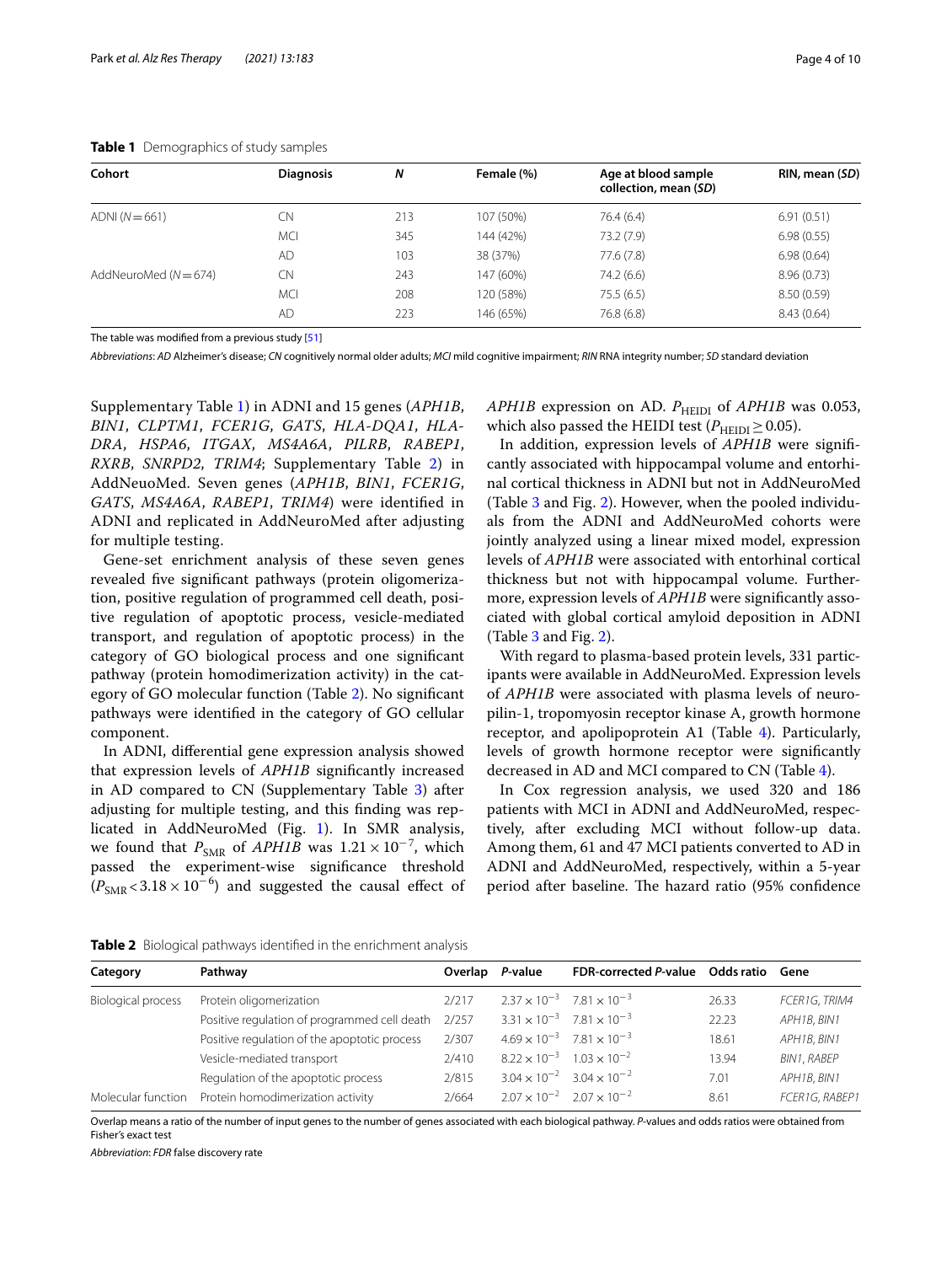

<span id="page-4-0"></span>interval) of expression levels of *APH1B* was 2.52 (1.02– 6.25) in ADNI, whereas expression levels of *APH1B* were not signifcant in AddNeuroMed (*HR*=0.765).

## **Discussion**

In this study, we identifed and replicated seven target genes of 29AD susceptibility SNPs of a recent largescale GWAS by performing an eQTL analysis of blood transcriptomic profles from two independent cohorts including AD, MCI, and CN. The biological pathways enriched in the seven genes included programmed cell death, protein oligomerization, and vesicle-mediated transport. Among the seven genes, expression levels of *APH1B* increased in the blood of AD patients and were associated with entorhinal cortical thickness; global cortical amyloid deposition; several plasma-based protein levels, including growth hormone receptors; and progression from MCI to AD dementia.

Programmed cell death or apoptosis, one of the biological pathways altered in peripheral blood from our study, has been commonly found in neurons and glial cells in AD [[33\]](#page-9-1). Amyloid precursor protein intracellular domain (AICD), which is an amyloid precursor protein (APP)-derived cleavage product, was known to induce apoptosis in the pathogenesis of AD [\[34](#page-9-2)]. With respect to blood cells, the lymphocyte content of APP and apoptosis of lymphocytes are increased in patients with AD  $[35, 36]$  $[35, 36]$  $[35, 36]$  $[35, 36]$ . The peripheral adaptive immune system including lymphocytes was reported to restrain AD pathology by clearance of Aβ [[37\]](#page-9-5). Protein oligomerization plays a crucial role in the pathogenesis of AD [\[38](#page-9-6)]. In blood, the oligomerization tendency of Aβ is a diagnostic biomarker of AD [[39\]](#page-9-7) and is associated with neurodegenerative structural changes on MRI [\[40](#page-9-8)]. Vesicle-mediated transport includes various cellular transport processes using membrane-bounded vesicles. Previously, peripheral blood gene expression analysis showed that Fc-gamma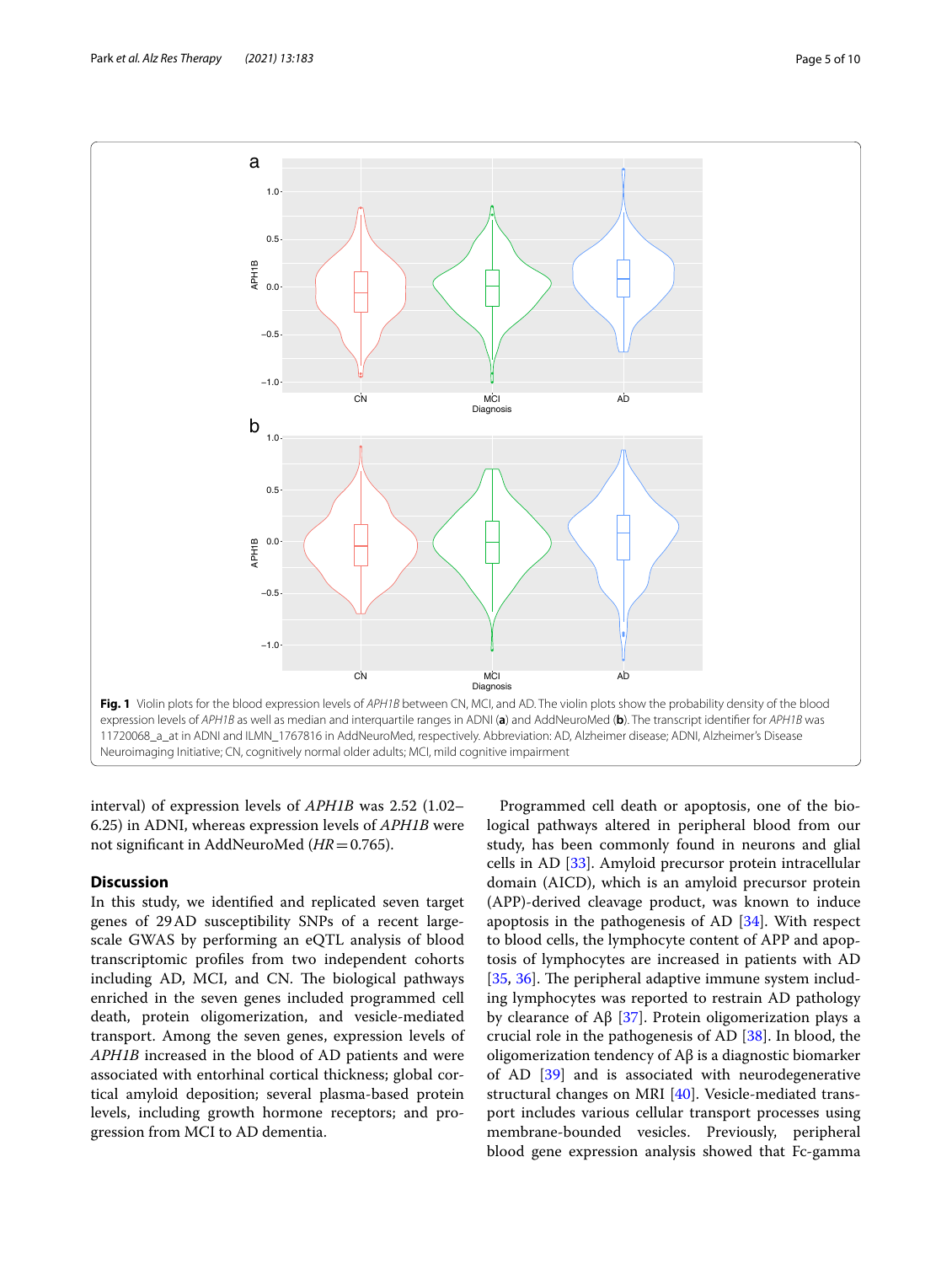| Cohort               | Neuroimaging biomarker                                                 | <b>Transcript ID</b> | T-value   | P-value               | <b>FDR-corrected P-value</b> |
|----------------------|------------------------------------------------------------------------|----------------------|-----------|-----------------------|------------------------------|
| <b>ADNI</b>          | Entorhinal cortical thickness <sup>a</sup>                             | 11720068_a_at        | $-2.85$   | $4.50 \times 10^{-3}$ | $2.25 \times 10^{-2}$        |
|                      |                                                                        | 11740603 a at        | $-2.36$   | $1.87 \times 10^{-2}$ | $4.67 \times 10^{-2}$        |
|                      |                                                                        | 11740602_s_at        | $-0.482$  | $6.30 \times 10^{-1}$ | $7.74 \times 10^{-1}$        |
|                      |                                                                        | 11720067_a_at        | 0.389     | $6.98 \times 10^{-1}$ | $7.74 \times 10^{-1}$        |
|                      |                                                                        | 11740601_a_at        | 0.287     | $7.74 \times 10^{-1}$ | $7.74 \times 10^{-1}$        |
|                      | Hippocampal volume <sup>a</sup>                                        | 11720068_a_at        | $-2.69$   | $7.40 \times 10^{-3}$ | $3.70 \times 10^{-2}$        |
|                      |                                                                        | 11740603_a_at        | $-1.96$   | $5.06 \times 10^{-2}$ | $1.27 \times 10^{-1}$        |
|                      |                                                                        | 11740602_s_at        | $-0.104$  | $9.17 \times 10^{-1}$ | $9.69 \times 10^{-1}$        |
|                      |                                                                        | 11720067_a_at        | $-0.0969$ | $9.23 \times 10^{-1}$ | $9.69 \times 10^{-1}$        |
|                      |                                                                        | 11740601 a at        | 0.0384    | $9.69 \times 10^{-1}$ | $9.69 \times 10^{-1}$        |
|                      | Averaged cortical uptake of $[^{18}F]$<br>florbetapir PET <sup>b</sup> | 11720068_a_at        | 3.15      | $1.71 \times 10^{-3}$ | $8.54 \times 10^{-3}$        |
|                      |                                                                        | 11740603_a_at        | 2.64      | $8.51 \times 10^{-3}$ | $2.13 \times 10^{-2}$        |
|                      |                                                                        | 11740602_s_at        | 1.01      | $3.14 \times 10^{-1}$ | $5.23 \times 10^{-1}$        |
|                      |                                                                        | 11740601 a at        | 0.765     | $4.45 \times 10^{-1}$ | $5.56 \times 10^{-1}$        |
|                      |                                                                        | 11720067_a_at        | 0.121     | $9.04 \times 10^{-1}$ | $9.04 \times 10^{-1}$        |
| AddNeuroMed          | Entorhinal cortical thickness <sup>c</sup>                             | ILMN_1767816         | $-0.761$  | $4.47 \times 10^{-1}$ | N/A                          |
|                      | Hippocampal volume <sup>c</sup>                                        | ILMN_1767816         | 0.454     | $6.50 \times 10^{-1}$ | N/A                          |
| ADNI and AddNeuroMed | Entorhinal cortical thickness <sup>d</sup>                             | 11720068_a_at,       | $-2.96$   | $3.18 \times 10^{-3}$ | N/A                          |
|                      | Hippocampal volume <sup>d</sup>                                        | ILMN_1767816         | $-1.93$   | $5.91 \times 10^{-2}$ | N/A                          |

#### <span id="page-5-0"></span>**Table 3** Association of the expression levels of *APH1B* with neuroimaging biomarkers in ADNI and AddNeuroMed

<sup>a</sup> Data for 4 participants were unavailable (*n*=657). *T*-value and *P*-values were obtained from linear regression analysis with adjustment of age, sex, intracranial volumes, and MRI feld strength

<sup>b</sup> Data for 76 participants were unavailable (*n* = 585). *T*-value and *P*-values were obtained from linear regression analysis with adjustment of age and sex

c Data for 216 participants were unavailable (*n*=458). *T*-value and *P*-values were obtained from linear regression analysis with adjustment of age, sex, and intracranial volumes

d Data for 220 participants were unavailable (*n*=1115). *T*-value and *P*-values were obtained from a linear mixed model with adjustment of age, sex, and intracranial volumes

*Abbreviations*: *ADNI* Alzheimer's Disease Neuroimaging Initiative; *FDR* false discovery rate; *Transcript ID* transcript identifer of Afymetrix Human Genome U219 Array for ADNI and Illumina Human HT-12 v3 Expression BeadChips for AddNeuroMed

receptor-mediated phagocytosis is dysregulated in AD [[8\]](#page-8-7).

*APH1B* gene encodes Aph-1b protein, one of the four subunits (Aph-1, nicastrin, presenilin, and Pen-2) of γ-secretase [[41](#page-9-9)]. γ-secretase is present in many human tissues and well known for contributing to the pathogenesis of AD by cleaving APP and catalyzing the formation of Aβ [[42\]](#page-9-10). Humans have two Aph-1 homologs, Aph-1a and Aph-1b [\[43](#page-9-11)], which differ in γ-secretase activity and production of longer and shorter  $\text{A}\beta$  peptides [\[44](#page-9-12)]. Compared to Aph-1a γ-secretase complexes, Aph-1b γ-secretase complexes produced more Aβ peptides with higher  $\mathsf{A}\beta_{1-42/1-40}$  ratio in a mouse AD model [[44\]](#page-9-12). Biochemical evaluation of pathogenic presenilin and APP mutations of familial AD suggested that relative increases in longer Aβ species are more relevant to AD than an absolute increment in total Aβ load  $[45]$  $[45]$ . It is known that human *APH1B* is more expressed in the blood than in the brain (<https://www.proteinatlas.org>) [\[46](#page-9-14)]. Our study showed that expression levels of *APH1B* increased in the blood of AD patients and eQTL of *APH1B* in the blood is one of 29AD-associated SNPs from a recent large-scale AD GWAS meta-analysis [[3\]](#page-8-2). SMR analysis also validated the causal efect of blood *APH1B* expression on AD. It suggests the possibility that Aβ peptides with higher  $A\beta_{1-42/1-40}$  ratio might be produced in the blood and transported into the brain in AD patients, which could be implicated in the pathogenesis of AD. Of note, *APH1B* was suggested as a causal gene of AD in a recent largescale genome-wide meta-analysis [\[47\]](#page-9-15).

Higher expression levels of *APH1B* were associated with lower plasma levels of growth hormone receptors, which decreased in patients with MCI and AD compared to CN. The effects of growth hormone are exerted by binding to the growth hormone receptors on target cells, which stimulate the production and secretion of insulin-like growth factor 1 (IGF-1) from the liver and other tissues  $[48]$  $[48]$  $[48]$ . The deficits in IGF-1 signaling have been related to AD pathology such as increased accumulation of Aβ, phosphorylated tau, increased neuroinfammation, and apoptosis [\[49](#page-9-17)]. Despite evidence for the involvement of the IGF-1 signaling pathway, the human growth hormone secretagogue failed to show efficacy for slowing the rate of progression of AD in a previous clinical trial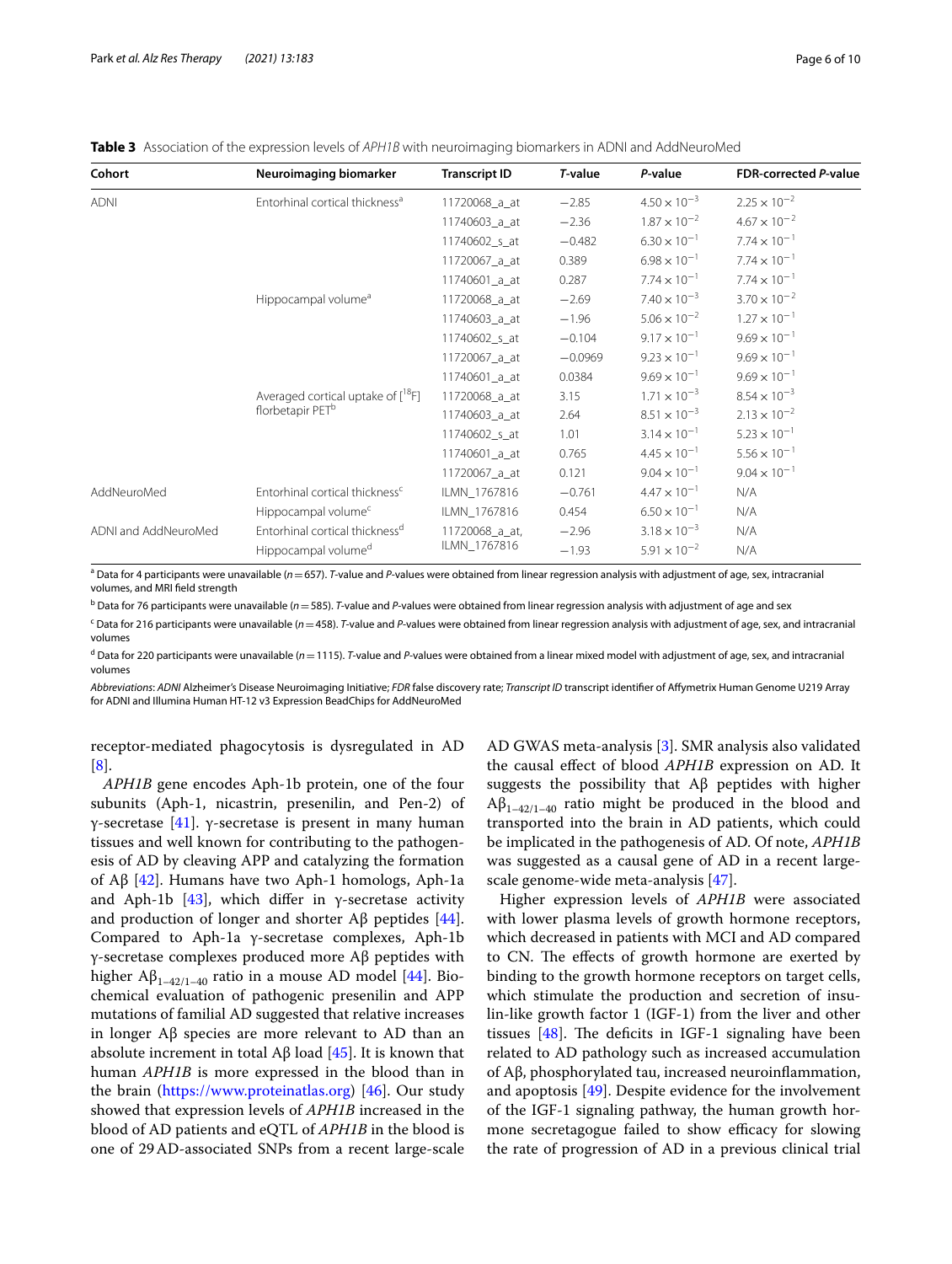

<span id="page-6-0"></span>[[50\]](#page-9-18). Decreased plasma levels of growth hormone receptors in patients with MCI and AD from our study might be related to deficits in the IGF-1 signaling pathway in AD. In addition, the growth hormone receptor is known to be one of the *γ*-secretase substrates [[51\]](#page-9-0), which might explain the relationship between decreased plasma levels of growth hormone receptors and increased expression

## **Limitations**

levels of *APH1B* in our study.

This study has some limitations. First, as eQTL analysis identifed and replicated seven AD target genes, we could use only seven genes in the pathway enrichment analysis. Although there is no general rule regarding the number of genes, a list of tens or hundreds of genes is commonly used for enrichment analysis. Second, blood-based RNA

expression profles could be infuenced by confounding factors such as medication, as well as blood collection, processing, and storage procedures. The transcriptomic samples in the ADNI and AddNeuroMed cohorts were, however, collected, processed, and stored following the standard protocols to minimize these risks  $[52]$  $[52]$ . Third, RNA expression profling was performed on diferent microarray platforms in the ADNI and AddNeuroMed cohorts. Therefore, we did not perform a mega-analysis but used two cohorts as discovery and replication samples in this study. Fourth, as amyloid biomarkers were not available in AddNeuroMed, the association of expression levels of *APH1B* with brain amyloid deposition was investigated in only ADNI.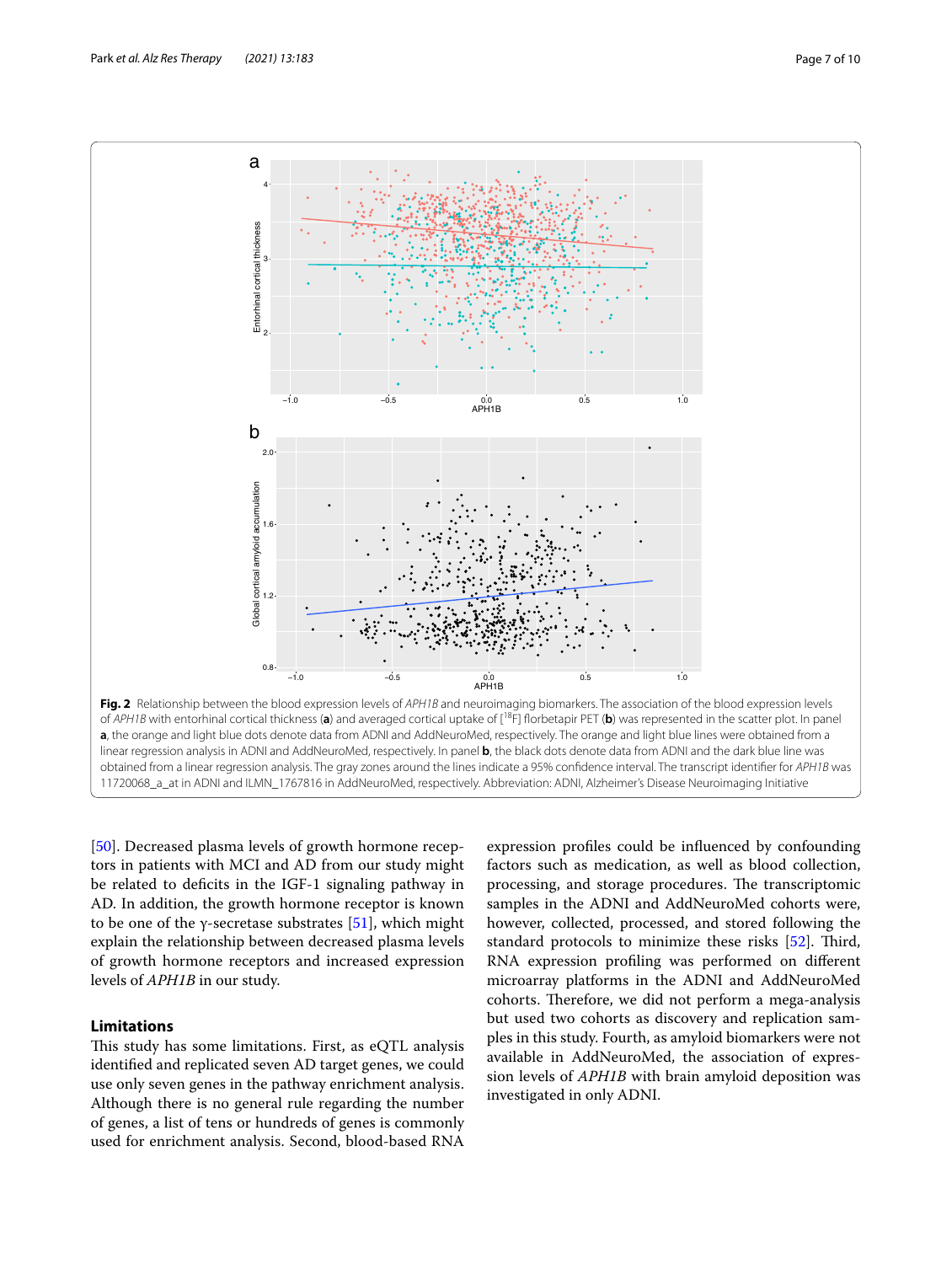| Protein                       | $I_{APH1B}$ | $P_{APH1B}$           | I мсі     | $P_{MCI}$             | $I_{AD}$ | $P_{AD}$              |
|-------------------------------|-------------|-----------------------|-----------|-----------------------|----------|-----------------------|
| Neuropilin-1                  | 3.95        | $9.69 \times 10^{-5}$ | $-0.0657$ | $9.48 \times 10^{-1}$ | 0.845    | $3.99 \times 10^{-1}$ |
| Tropomyosin receptor kinase A | 3.76        | $2.00 \times 10^{-4}$ | $-0.571$  | $5.68 \times 10^{-1}$ | 1.54     | $1.24 \times 10^{-1}$ |
| Growth hormone receptor       | $-3.59$     | $3.80 \times 10^{-4}$ | $-2.44$   | $1.51 \times 10^{-2}$ | $-3.25$  | $1.29 \times 10^{-3}$ |
| Apolipoprotein A1             | $-3.53$     | $4.82 \times 10^{-4}$ | $-0.448$  | $6.54 \times 10^{-1}$ | $-1.09$  | $2.78 \times 10^{-1}$ |

<span id="page-7-2"></span>**Table 4** Association of plasma biomarkers with the expression levels of *APH1B* and their diferent levels between AD, MCI, and CN in AddNeuroMed

Data for 344 participants were unavailable. *T<sub>APH1B</sub>* and *P<sub>APH1B</sub>* values were obtained from linear regression analysis for the expression levels of *APH1B* with adjustment of age and sex. Results with uncorrected *P* < 0.001 are presented.  $T_{MCF}T_{AD}$ ,  $P_{MCF}$  and  $P_{AD}$  were obtained from analysis of covariance for diagnosis group (CN, MCI, and AD) with adjustment of age and sex

*Abbreviations: AD* Alzheimer's disease; *CN* cognitively normal older adults; *MCI* mild cognitive impairment;  $P_{APH1B}$  *P*-value for *APH1B* expression in linear regression analysis; *P<sub>AD</sub> P*-value for AD diagnosis in the analysis of covariance; *P<sub>MCI</sub> P*-value for MCI diagnosis in the analysis of covariance; *T<sub>APH1B</sub> T*-value for *APH1B* expression in linear regression analysis;  $T_{AD}$  *T*-value for AD diagnosis in the analysis of covariance;  $T_{MC}$  *T*-value for MCI diagnosis in the analysis of covariance

## **Conclusions**

In summary, our results show that dysregulated expression levels of *APH1B* in peripheral blood are associated with brain atrophy and Aβ deposition in AD. Considering the complex interaction between the brain and the periphery, *APH1B* expression levels in the blood might play a role in the pathogenesis of AD. Although γ-secretase has been a target for therapeutic development for AD, all of the  $\gamma$ -secretase inhibitors until now have failed to show efficacy in clinical trials  $[53]$  $[53]$  $[53]$ . Because γ-secretase cleaves more than 100 substrates besides APP  $[54]$ , it would be extremely difficult to obtain a safe therapeutic window with blocking indiscriminately all diferent γ-secretase complexes [\[45\]](#page-9-13). Previously, selective targeting of Aph-1b γ-secretase complexes was suggested as an effective treatment option for AD  $[44]$  $[44]$  $[44]$ . Deficiency of Aph-1a was associated with reduced γ-secretase activity, whereas defciency of Aph-1b was not, which indicates that Aph-1b  $\gamma$ -secretase complexes may fulfill redundant functions [\[43\]](#page-9-11). Replication analysis in independent larger cohorts and a functional study of *APH1B* and its implication for AD treatment are warranted.

#### **Supplementary Information**

The online version contains supplementary material available at [https://doi.](https://doi.org/10.1186/s13195-021-00919-z) [org/10.1186/s13195-021-00919-z.](https://doi.org/10.1186/s13195-021-00919-z)

<span id="page-7-1"></span>**Additional fle 1: Supplementary TableS 1**. Blood eQTL data gener‑ ated from GWAS genotyping and blood-based RNA expression data in ADNI. **Supplementary Table S2**. Blood eQTL data generated from GWAS genotyping and blood-based RNA expression data in AddNeuroMed. **Supplementary Table S3**. Results of diferential gene expression analysis between AD, MCI and CN in ADNI

<span id="page-7-0"></span>**Additional fle 2: Supplementary Figure S1**. GWAS quality control procedures for samples in the Alzheimer's Disease Neuroimaging Initiative cohort. **Supplementary Figure S2**. Quality control procedures of mRNA expression data for samples in the Alzheimer's Disease Neuroimaging Initiative cohort

#### **Acknowledgements**

This work was supported by the National Research Foundation of Korea grant funded by the Korean government (Ministry of Science and ICT) (No. 2020R1C1C1013718). The Medical Research Collaborating Center of Seoul National University Bundang Hospital contributed to statistical analyses.

#### **Authors' contributions**

YHP and KN designed the study. AH, AJS, and KN collected the data. YHP, JMP, JWJ, SK, and KN interpreted and analyzed the data. YHP and KN drafted the initial manuscript. YHP, PJB, and KN revised the manuscript. The authors read and approved the fnal manuscript.

#### **Funding**

Data collection and sharing for this project was funded by the Alzheimer's Disease Neuroimaging Initiative (National Institutes of Health Grant U01 AG024904) and DOD ADNI (Department of Defense award number W81XWH-12-2-0012). ADNI is funded by the National Institute on Aging, the National Institute of Biomedical Imaging and Bioengineering, and through generous contributions from the following: AbbVie, Alzheimer's Association; Alzheimer's Drug Discovery Foundation; Araclon Biotech; BioClinica, Inc.; Biogen; Bristol-Myers Squibb Company; CereSpir, Inc.; Cogstate; Eisai Inc.; Elan Pharmaceuticals, Inc.; Eli Lilly and Company; EuroImmun; F. Hofmann-La Roche Ltd. and its affiliated company Genentech, Inc.; Fujirebio; GE Healthcare; IXICO Ltd.; Janssen Alzheimer Immunotherapy Research & Development, LLC.; Johnson & Johnson Pharmaceutical Research & Development LLC.; Lumosity; Lundbeck; Merck & Co., Inc.; Meso Scale Diagnostics, LLC.; NeuroRx Research; Neurotrack Technologies; Novartis Pharmaceuticals Corporation; Pfizer Inc.; Piramal Imaging; Servier; Takeda Pharmaceutical Company; and Transition Therapeutics. The Canadian Institutes of Health Research is providing funds to support ADNI clinical sites in Canada. Private sector contributions are facilitated by the Foundation for the National Institutes of Health [\(www.](http://www.fnih.org) [fnih.org\)](http://www.fnih.org). The grantee organization is the Northern California Institute for Research and Education, and the study is coordinated by the Alzheimer's Therapeutic Research Institute at the University of Southern California. ADNI data are disseminated by the Laboratory for Neuro Imaging at the University of Southern California. The collection and analysis of AddNeuroMed samples was supported by InnoMed (Innovative Medicines in Europe) an Integrated Project funded by the European Union of the Sixth Framework program priority FP6–2004-LIFESCIHEALTH-5, the Alzheimer's Research Trust, the John and Lucille van Geest Foundation, and the NIHR Biomedical Research Centre for Mental Health at the South London and Maudsley NHS Foundation Trust and [Institute of Psychiatry] Kings College London.

Additional support for data analysis was provided by NLM R01 LM012535, NIA R03 AG054936, NIA R01 AG19771, NIA P30 AG10133, NLM R01 LM011360, DOD W81XWH-14-2-0151, NIGMS P50GM115318, NCATS UL1 TR001108, NIA K01 AG049050, NIA U01 AG068057, NIA U01 AG072177, NIA U01 AG24904, the Alzheimer's Association, the Indiana Clinical and Translational Science Institute, and the IU Health-IU School of Medicine Strategic Neuroscience Research Initiative.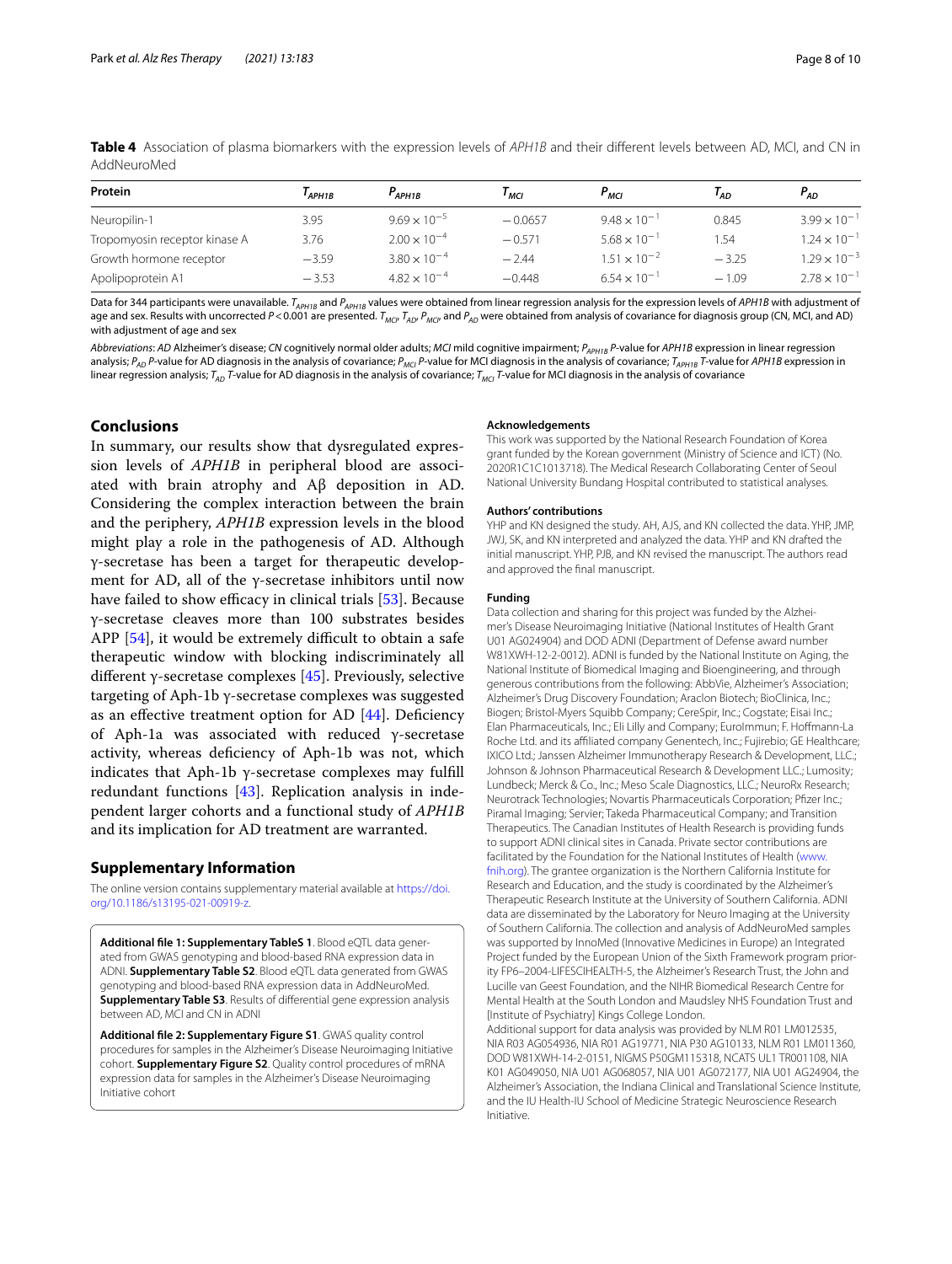#### **Availability of data and materials**

The datasets used and/or analyzed during the current study are available from the corresponding author on reasonable request.

Data used in the preparation of this article were obtained from the Alzheimer's Disease Neuroimaging Initiative (ADNI) database [\(adni.loni.usc.edu\)](http://adni.loni.usc.edu). As such, the investigators within the ADNI contributed to the design and implementation of ADNI and/or provided data but did not participate in the analysis or writing of this report. A complete listing of ADNI investigators can be found at [http://adni.loni.usc.edu/wp-content/uploads/how\\_to\\_apply/ADNI\\_Ackno](http://adni.loni.usc.edu/wp-content/uploads/how_to_apply/ADNI_Acknowledgement_List.pdf) [wledgement\\_List.pdf](http://adni.loni.usc.edu/wp-content/uploads/how_to_apply/ADNI_Acknowledgement_List.pdf).

## **Declarations**

### **Ethics approval and consent to participate**

Written informed consent was obtained at the time of enrollment and included permission for analysis and data sharing. The protocol and informed consent forms were approved by the Institutional Review Board at each participating site.

#### **Consent for publication**

Not applicable.

#### **Competing interests**

Prof. SangYun Kim is a member of *Alzheimer's Research & Therapy*'s editorial board.

#### **Author details**

<sup>1</sup> Department of Neurology, Seoul National University Bundang Hospital and Seoul National University College of Medicine, Seongnam, Republic of Korea. <sup>2</sup> Department of Neurology, Uijeongbu Eulji Medical Center, Eulji University, Uijeongbu, Republic of Korea. <sup>3</sup>Institute of Psychiatry, Psychology & Neuroscience, King's College London, London, UK. <sup>4</sup> Department of Neurology, Kangwon National University Hospital, Chuncheon, Republic of Korea. 5 Department of Radiology and Imaging Sciences, and the Indiana Alzheimer Disease Center, Center for Neuroimaging, Indiana University School of Medicine, Indianapolis, IN, USA. <sup>6</sup> Department of Medical and Molecular Genetics, Indiana University School of Medicine, Indianapolis, IN, USA. <sup>7</sup> Center for Computational Biology and Bioinformatics, Indiana University School of Medicine, Indianapolis, IN, USA.

#### Received: 20 June 2021 Accepted: 18 October 2021 Published online: 03 November 2021

#### **References**

- <span id="page-8-0"></span>1. Gatz M, Reynolds CA, Fratiglioni L, Johansson B, Mortimer JA, Berg S, et al. Role of genes and environments for explaining Alzheimer disease. Arch Gen Psychiatry. 2006;63:168–74.
- <span id="page-8-1"></span>2. Bellenguez C, Grenier-Boley B, Lambert J-C. Genetics of Alzheimer's disease: where we are, and where we are going. Curr Opin Neurobiol. 2020;61:40–8.
- <span id="page-8-2"></span>3. Jansen IE, Savage JE, Watanabe K, Bryois J, Williams DM, Steinberg S, et al. Genome-wide meta-analysis identifes new loci and functional pathways infuencing Alzheimer's disease risk. Nat Genet. 2019;9:404–13.
- <span id="page-8-3"></span>4. Wang J, Gu BJ, Masters CL, Wang Y-J. A systemic view of Alzheimer disease - insights from amyloid-β metabolism beyond the brain. Nat Rev Neurol. 2017;13:612–23.
- <span id="page-8-4"></span>5. Selkoe DJ, Hardy J. The amyloid hypothesis of Alzheimer's disease at 25 years. EMBO Mol Med. 2016;8:595–608.
- <span id="page-8-5"></span>6. Roher AE, Esh CL, Kokjohn TA, Castaño EM, Vickle GDV, Kalback WM, et al. Amyloid beta peptides in human plasma and tissues and their significance for Alzheimer's disease. Alzheimers Dement. 2009;5:18–29.
- <span id="page-8-6"></span>7. Nicolae DL, Gamazon E, Zhang W, Duan S, Dolan ME, Cox NJ. Trait-associated SNPs are more likely to be eQTLs: annotation to enhance discovery from GWAS. PLoS Genet. 2010;6:e1000888.
- <span id="page-8-7"></span>8. Park YH, Hodges A, Risacher SL, Lin K, Jang JW, Ahn S, et al. Dysregulated fc gamma receptor-mediated phagocytosis pathway in Alzheimer's disease: network-based gene expression analysis. Neurobiol Aging. 2020;88:24–32.
- <span id="page-8-8"></span>9. Aisen PS, Petersen RC, Donohue M, Weiner MW, Initiative ADN. Alzheimer's Disease Neuroimaging Initiative 2 clinical Core: progress and plans. Alzheimers Dement. 2015;11:734–9.
- <span id="page-8-9"></span>10. Lovestone S, Francis P, Kloszewska I, Mecocci P, Simmons A, Soininen H, et al. AddNeuroMed--the European collaboration for the discovery of novel biomarkers for Alzheimer's disease. Ann N Y Acad Sci. 2009;1180:36–46.
- <span id="page-8-10"></span>11. McKhann G, Drachman D, Folstein M, Katzman R, Price D, Stadlan EM. Clinical diagnosis of Alzheimer's disease: report of the NINCDS-ADRDA work group under the auspices of Department of Health and Human Services Task Force on Alzheimer's disease. Neurology. 1984;34:939–44.
- <span id="page-8-11"></span>12. Saykin AJ, Shen L, Yao X, Kim S, Nho K, Risacher SL, et al. Genetic studies of quantitative MCI and AD phenotypes in ADNI: progress, opportunities, and plans. Alzheimers Dement. 2015;11:792–814.
- <span id="page-8-12"></span>13. Proitsi P, Lupton MK, Velayudhan L, Newhouse S, Fogh I, Tsolaki M, et al. Genetic predisposition to increased blood cholesterol and triglyceride lipid levels and risk of Alzheimer disease: a Mendelian randomization analysis. PLoS Med. 2014;11:e1001713.
- <span id="page-8-13"></span>14. Purcell S, Neale B, Todd-Brown K, Thomas L, Ferreira MAR, Bender D, et al. PLINK: a tool set for whole-genome association and population-based linkage analyses. Am J Hum Genet. 2007;81:559–75.
- <span id="page-8-14"></span>15. Lee Y, Han S, Kim D, Kim D, Horgousluoglu E, Risacher SL, et al. Genetic variation afecting exon skipping contributes to brain structural atrophy in Alzheimer's disease. AMIA Jt Summits Transl Sci Proc. 2017;2018:124–31.
- <span id="page-8-15"></span>16. Price AL, Patterson NJ, Plenge RM, Weinblatt ME, Shadick NA, Reich D. Principal components analysis corrects for stratifcation in genome-wide association studies. Nat Genet. 2006;38:904–9.
- <span id="page-8-16"></span>17. Thorisson GA, Smith AV, Krishnan L, Stein LD. The international HapMap project web site. Genome Res. 2005;15:1592–3.
- <span id="page-8-17"></span>18. Li Y, Willer CJ, Ding J, Scheet P, Abecasis GR. MaCH: using sequence and genotype data to estimate haplotypes and unobserved genotypes. Genet Epidemiol. 2010;34:816–34.
- <span id="page-8-18"></span>19. McCarthy S, Das S, Kretzschmar W, Delaneau O, Wood AR, Teumer A, et al. A reference panel of 64,976 haplotypes for genotype imputation. Nat Genet. 2016;48:1279–83.
- <span id="page-8-19"></span>20. Voyle N, Keohane A, Newhouse S, Lunnon K, Johnston C, Soininen H, et al. A pathway based classification method for analyzing gene expression for Alzheimer's disease diagnosis. J Alzheimers Dis. 2016;49:659–69.
- <span id="page-8-20"></span>21. Choe SE, Boutros M, Michelson AM, Church GM, Halfon MS. Preferred analysis methods for Afymetrix GeneChips revealed by a wholly defned control dataset. Genome Biol. 2005;6:R16.
- <span id="page-8-21"></span>22. Du P, Kibbe WA, Lin SM. Lumi: a pipeline for processing Illumina microarray. Bioinformatics. 2008;24:1547–8.
- <span id="page-8-22"></span>23. Schadt EE, Schadt EE, Woo S, Hao K. Bayesian method to predict individual SNP genotypes from gene expression data. Nat Genet. 2012;44:603–8.
- <span id="page-8-23"></span>24. Benjamini Y, Hochberg Y. Controlling the false discovery rate - a practical and powerful approach to multiple testing. J R Stat Soc Series B Stat Methodol. 1995;57:289–300.
- <span id="page-8-24"></span>25. Ashburner M, Ball CA, Blake JA, Botstein D, Butler H, Cherry JM, et al. Gene ontology: tool for the unifcation of biology. Nat Genet. 2000;25:25–9.
- <span id="page-8-25"></span>26. The Gene Ontology Consortium. The gene ontology resource: 20 years and still GOing strong. Nucleic Acids Res. 2019;47:D330–8.
- <span id="page-8-26"></span>27. Kuleshov MV, Jones MR, Rouillard AD, Fernandez NF, Duan Q, Wang Z, et al. Enrichr: a comprehensive gene set enrichment analysis web server 2016 update. Nucleic Acids Res. 2016;44:W90–7.
- <span id="page-8-27"></span>28. Zhu Z, Zhang F, Hu H, Bakshi A, Robinson MR, Powell JE, et al. Integration of summary data from GWAS and eQTL studies predicts complex trait gene targets. Nat Genet. 2016;48:481–7.
- <span id="page-8-28"></span>29. Võsa U, Claringbould A, Westra HJ, Bonder MJ, Deelen P, Zeng B, et al. Unraveling the polygenic architecture of complex traits using blood eQTL meta-analysis. Biorxiv. 2018;447367.
- <span id="page-8-29"></span>30. Jack CR, Bernstein MA, Borowski BJ, Gunter JL, Fox NC, Thompson PM, et al. Update on the magnetic resonance imaging core of the Alzheimer's disease neuroimaging initiative. Alzheimers Dement. 2010;6:212–20.
- <span id="page-8-30"></span>31. Risacher SL, Kim S, Nho K, Foroud T, Shen L, Petersen RC, et al. APOE efect on Alzheimer's disease biomarkers in older adults with signifcant memory concern. Alzheimers Dement. 2015;11:1417–29.
- <span id="page-8-31"></span>32. Sattlecker M, Kiddle SJ, Newhouse S, Proitsi P, Nelson S, Williams S, et al. Alzheimer's disease biomarker discovery using SOMAscan multiplexed protein technology. Alzheimers Dement. 2014;10:724–34.